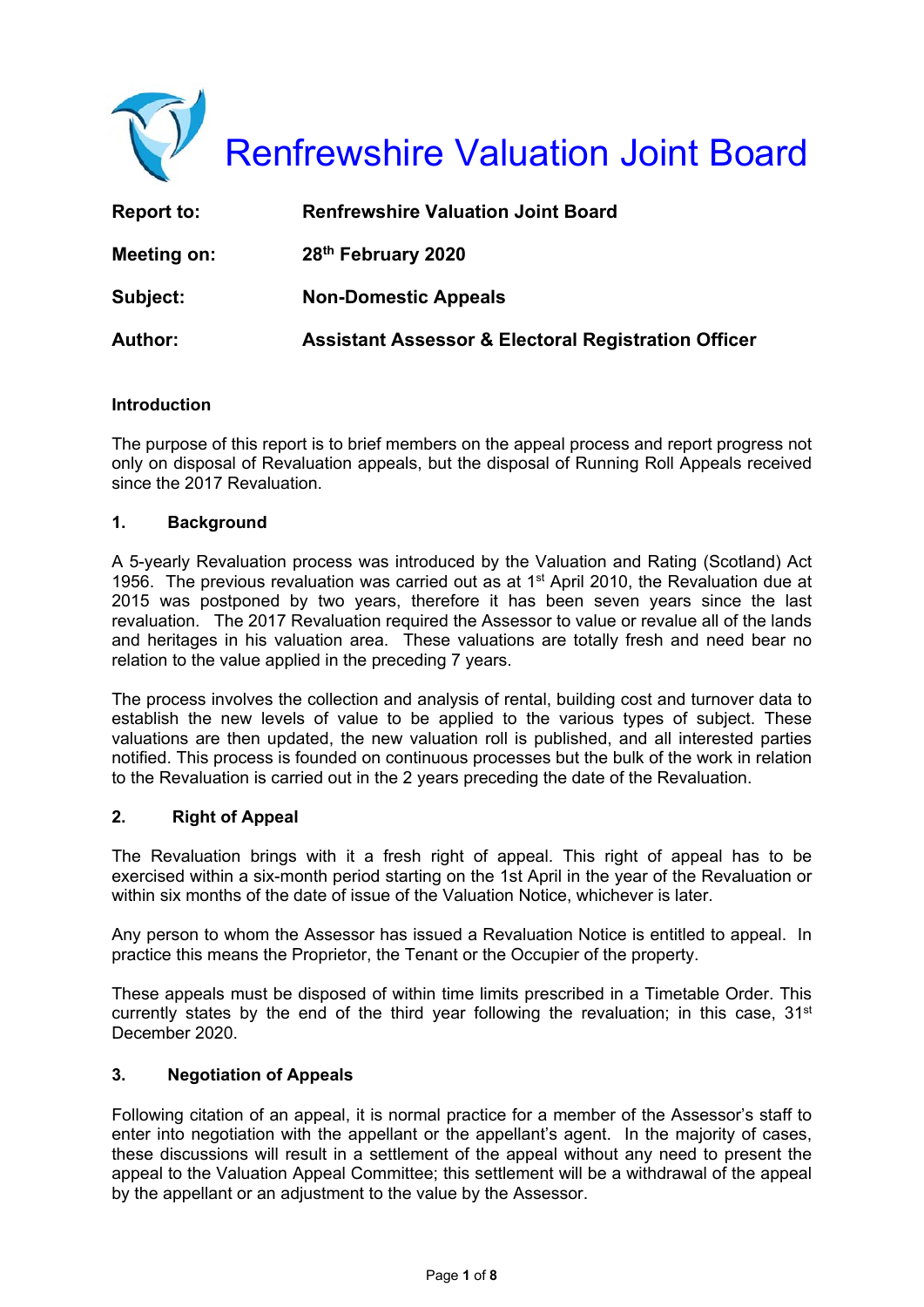If, however, the parties cannot reach agreement, the appeal will be presented to the Valuation Appeal Committee. In the normal course of events, a senior member of the Assessor's staff will lead the case, however depending on the complexity and legal arguments involved, it may require that Counsel is employed to lead the case for the Assessor. In all cases one or more members of the Assessor's staff will require to give evidence as an expert witness.

## **4. Local Valuation Appeal Committee**

The Appeal Committee is drawn from the Renfrewshire Valuation Appeal Panel. The members of the Panel are appointed by the Sheriff Principal. They are all unpaid, are completely independent of the Assessor and the local councils and have no prior knowledge of any case listed for hearing.

In the case of highly complex appeals, either party has the right to request that the appeal is referred to the Lands Tribunal for Scotland. Referral is not undertaken lightly as it involves a considerable amount of preparatory work by several members of staff and may involve several days of examination, cross-examination and submissions in front of a High Court Judge and a Lay Expert.

In all appeals, either party may appeal the decision of the Appeal Panel or Lands Tribunal. This appeal will be heard by the Lands Valuation Appeal Court (The Court of Session).

It may be of interest to the Board to note that the current Secretary to the Valuation Appeal Panel has informed the Assessor that he has notified the Sheriff Principal of his intention to resign from the post. The position will be advertised, and a replacement appointed by the Sherriff Principal in due course. The position has been held by a solicitor within the firm T F Reid & Donaldson for considerable years and I would like to extend thanks on behalf of the Board to the existing Secretary for all his work undertaken to ensure the smooth running of the valuation appeal hearings throughout the years.

## **5. Revaluation Appeals**

As members will be aware, the Revaluation brings with it a fresh right of appeal and traditionally results in a large influx of appeals. This Revaluation is no different with an increase of 6% on the number of 2010 Revaluation appeals. The total number of Revaluation Appeals received for 2017 is 3,832, which relates to 3,542 subjects with a cumulative value of £324,294,785.

A number of statistical extracts have been compiled to show the Revaluation Appeals received in 2017 and the subsequent running roll appeals. These have been shown by category type and map the categories used by the Scottish Executive; see Appendix 1. The 20 categories divide subjects into easily understood groupings such as Retail, Offices, Industrials, Health, Education and Hotels.

Category 11, titled "Public Service" includes subjects such as the Airport, Bus Station, Court House, Fire Station, Military Establishment, Police Station and Waste Water Treatment Works.

Category 17, titled "Others" includes subjects such as Car Parks, Car Spaces, Ground, Kennels, Livestock Auction Marts, Premises Under Reconstruction, Stables, Water Rights and Weighbridges.

Following a Revaluation, new values will generally remain unchanged until the next Revaluation; unless the property is altered, or other changes take place. New properties will be added to the Roll as they become capable of occupation and entries for demolished buildings will be deleted.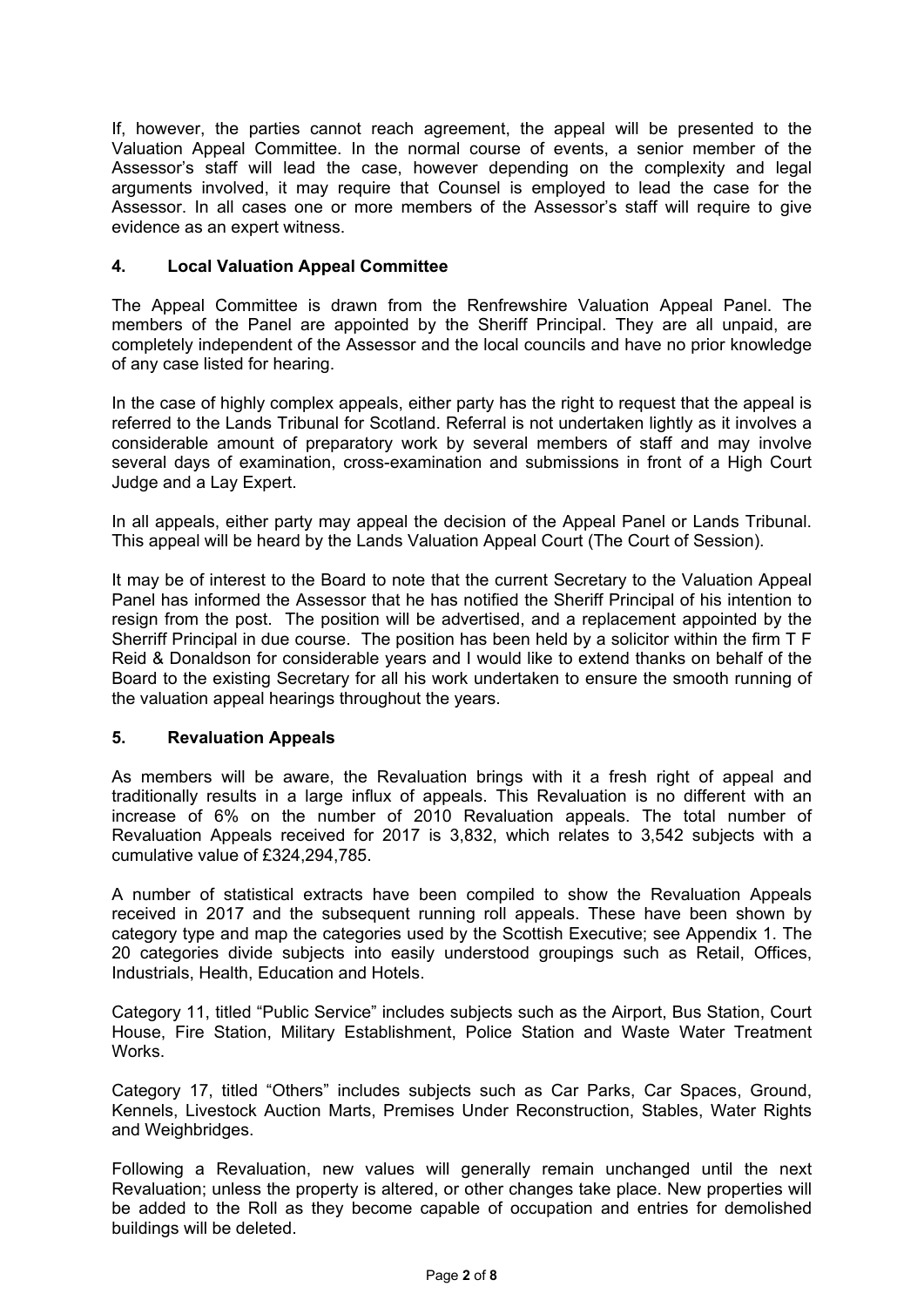However, a Running Roll appeal can be lodged by a ratepayer or their agent on the grounds that there has been a Material Change of Circumstances which has affected the value of the property or on the basis of an error in the valuation.

## **6. The disposal of 2017 Revaluation Appeals**

A number of statistical extracts have been compiled to show the 2017 Revaluation Appeals. These have been shown by the same category type as stated above, see Appendix 1.

As the Board is aware, the Assessor for Renfrewshire Valuation Joint Board is the "Designated Assessor" for fixed line Telecommunications subjects which are included at line 20 in the tables.

All the Revaluation appeals MUST be cited for a local Valuation Appeal Committee hearing by 31st December 2020.

The disposal of the Revaluation appeals began with the first local Valuation Appeal Committee hearing on 10th May 2018 followed by scheduled hearings from then to present date. Since last reporting there has been three non-domestic hearings held between the 5<sup>th</sup> November through to the 19<sup>th</sup> December. The statistics provided within this report relate to all appeals processed over the last quarter up to the 31st December 2019.

As at 31<sup>st</sup> December we have disposed of 2972 appeals which equate to 83.91% of the number of subjects under appeal. I am pleased to further report that included within this number we have been able to dispose of 95 appeals without the need for citations being issued. These were predominantly in relation to local authority school subjects and was facilitated by the co-operation of the Local Authority Estate Departments in Renfrewshire and East Renfrewshire, the result of which has produced a saving to our budget.

The numbers currently disposed of can be seen in Appendix 1; currently the number disposed of throughout the Board area is 2,972 with 570 still outstanding. The information is provided for each of the three local authorities together with a total for the Joint Board area.

Further non-domestic appeal hearings are scheduled from February through to June this year which will encompass the disposal of more specialised subjects. It is anticipated that we will have disposed of approximately 95% of all Revaluation appeals by the end of June.

This puts us in a good position for meeting our statutory duty of disposing of all the 2017 Revaluation appeals by the deadline of 31<sup>st</sup> December this year.

## **7. The disposal of Running Roll Appeals**

In addition to the Revaluation appeals, Running Roll appeals have also been programmed into hearings throughout this period. Unlike the revaluation appeals which is a known quantity, running roll appeals will be a moving target as ratepayers and their agents can lodge this type of appeal at least once in any one financial year. Therefore, whilst the revaluation appeals will progressively reduce over this period of time, the numbers of running roll appeals outstanding will fluctuate depending on numbers received throughout the quinquennium. The disposal date for this type of appeal will be determined by the date the appeal is lodged – generally by  $31<sup>st</sup>$  December in the following year or 12 months after receipt, whichever is later.

Since the last report in November, to date we have received an additional 49 running roll appeals which increases the total number received to 812. At time of writing we have disposed of 479 appeals in addition to the Revaluation appeals outlined above.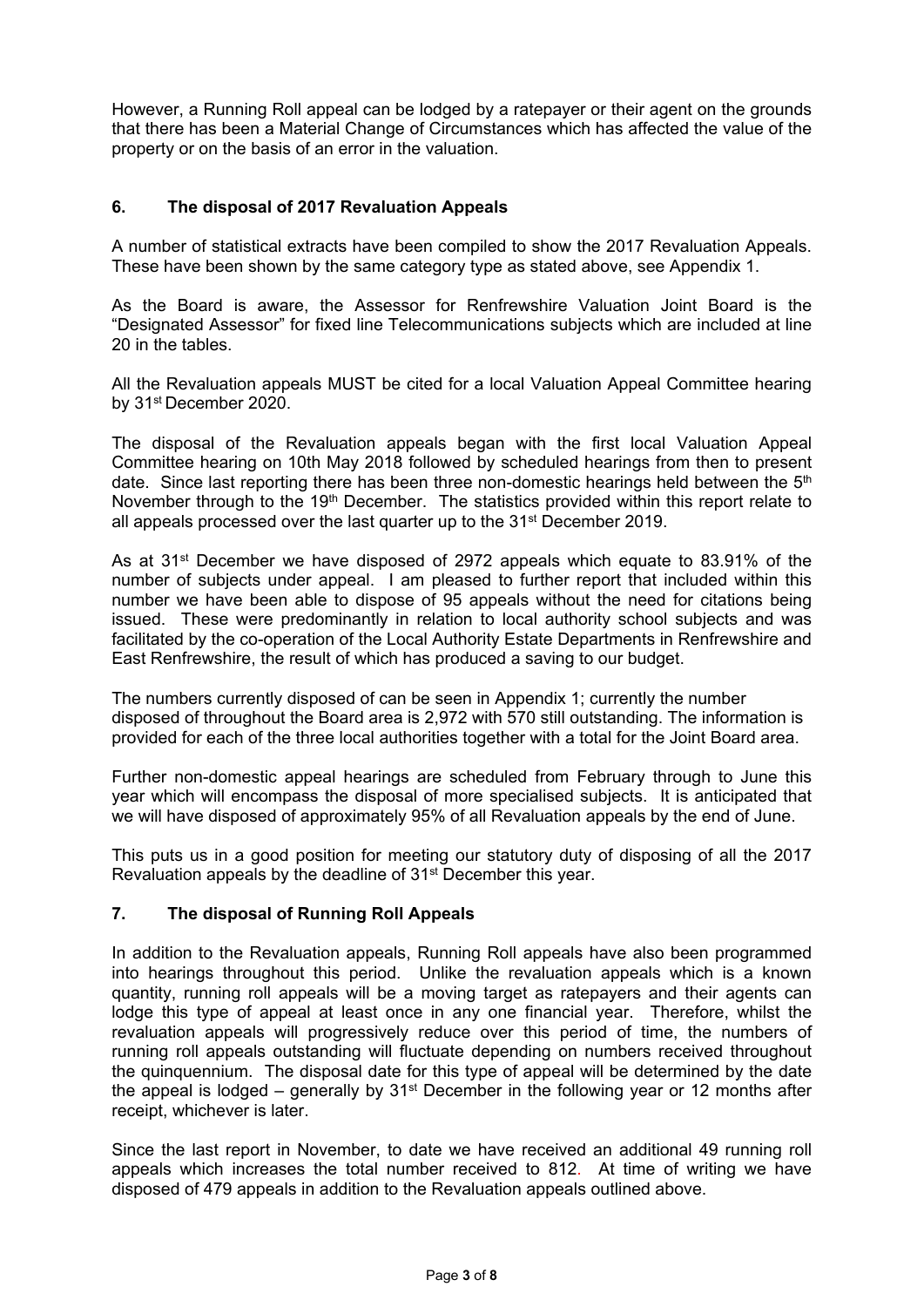# **8. Disposal of Other Outstanding Appeals**

As outlined previously, if a case is considered highly complex it may be necessary for it to be referred to the Lands Tribunal for Scotland. At present there are a number of subjects that have cases from both the 2005 and 2010 Revaluations that have been referred to the Lands Tribunal, the bulk of which relate to mobile or complex fixed line telecommunication subjects. Negotiations are currently on-going with the relevant agents and it is hoped that agreement will be reached over the coming months without the need for any cases proceeding to formal hearings. The number of appeals referred to the Lands Tribunal currently outstanding are as follows:

6 appeals remain outstanding from 2005 Revaluation in relation to 5 subjects

24 appeals remain outstanding from 2010 Revaluation in relation to 12 subjects

#### **Conclusion**:

The disposal of appeals is a major component of the work undertaken by the Assessor's valuation staff. It is work that can be stressful due to the strict legislative timetables and the adversarial nature of the negotiations. It is to the credit of the staff that they are able to deal with these matters with fairness, courtesy and professionalism. It is hoped this gives an insight into the background of the appeal process and progress of revaluation and running roll appeals disposal.

#### **Recommendations**

i. The Board notes the contents of this report.

Jacqueline Murgatroyd Assistant Assessor and ERO 23 January 2020

For further information please contact Jacqueline Murgatroyd at 0141-618-5951 or via email at jackie.murgatroyd@renfrewshire-vjb.gov.uk.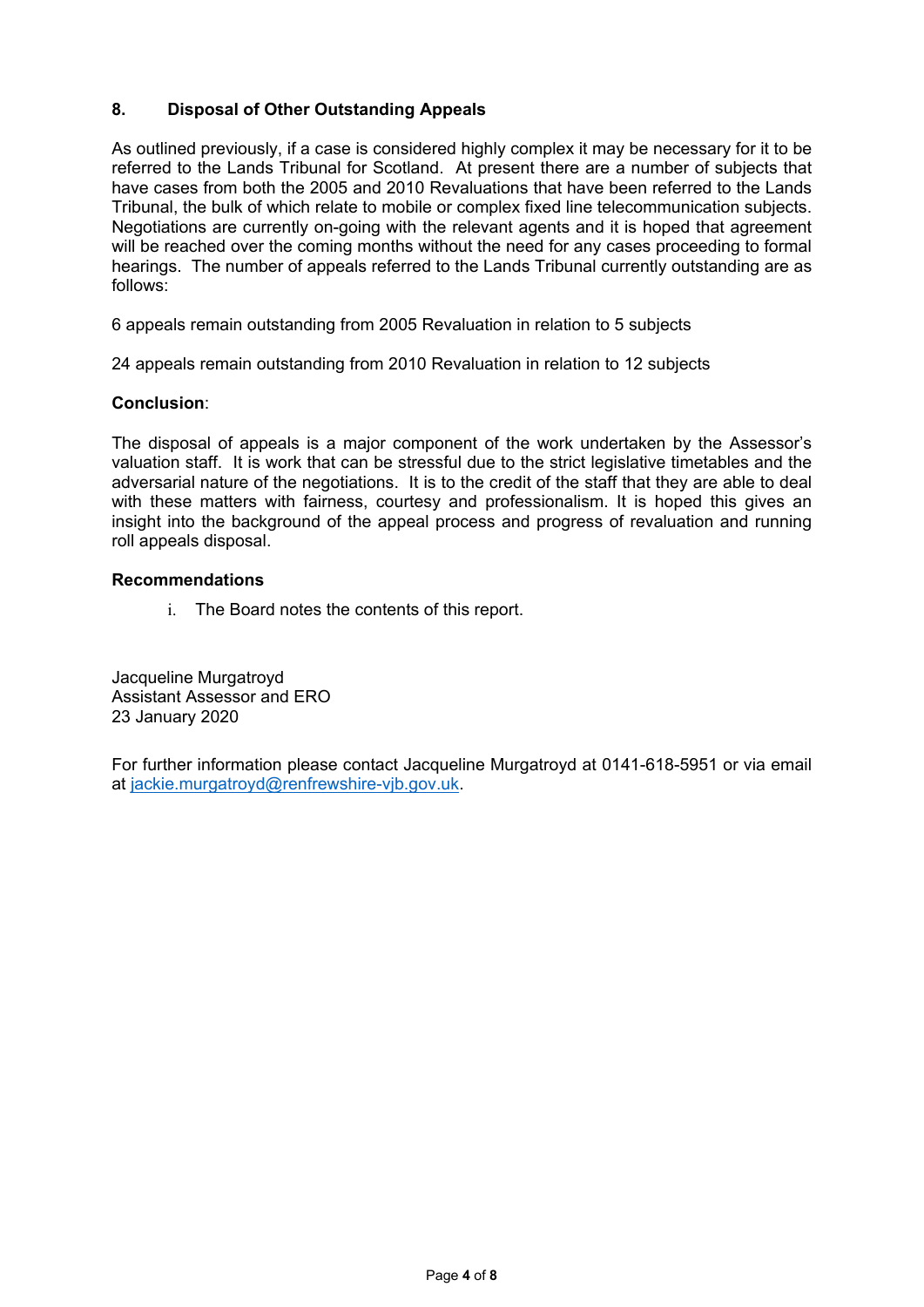# **APPENDIX 1**

|                | Category                               | Number<br>Received |   | RV under Appeal | Disposed       |   | Original RV |   | Adj RV      | Number O/S |   | Appeal RV O/S | % O/S    |
|----------------|----------------------------------------|--------------------|---|-----------------|----------------|---|-------------|---|-------------|------------|---|---------------|----------|
|                | Retail                                 | 528                | £ | 63,147,350      | 492            | £ | 43,722,100  | £ | 41,294,000  | 36         | £ | 9,425,250     | 6.82%    |
| $\overline{2}$ | <b>Public House</b>                    | 67                 | £ | 2,482,000       | 66             | £ | 2,444,000   | £ | 2,160,900   |            | £ | 38,000        | 1.49%    |
|                | <b>Office including Banks</b>          | 526                | £ | 13,448,400      | 466            | £ | 12,269,900  | £ | 11,547,100  | 60         | £ | 1,178,500     | 11.41%   |
| 4              | <b>Hotel Etc</b>                       | 18                 | £ | 6,229,500       | 17             | £ | 6,212,500   | £ | 5,195,500   |            | £ | 17,000        | 5.56%    |
| 5              | Industrial                             | 443                | £ | 30,604,205      | 439            | £ | 29,568,705  | £ | 28,207,655  | 4          | £ | 1,035,500     | 0.90%    |
| 6              | Leisure                                | 46                 | £ | 5,977,950       | 9              | £ | 179,600     | £ | 184,600     | 37         | £ | 5,798,350     | 80.43%   |
|                | Garages and Petrol<br><b>Stations</b>  | 19                 | £ | 1,003,500       | 19             | £ | 1,003,500   | £ | 912,000     | 0          | £ |               | 0.00%    |
| 8              | Cultural                               | 37                 | £ | 1,326,150       | 30             | £ | 991,900     | £ | 804,150     | 7          | £ | 334,250       | 18.92%   |
| 9              | <b>Sporting Subjects</b>               | 3                  | £ | 136,000         | 0              | £ |             | £ |             | 3          | £ | 136,000       | 100.00%  |
| 10             | <b>Education and Training</b>          | 76                 | £ | 13,701,350      | $\overline{2}$ | £ | 119,000     | £ | 105,000     | 74         | £ | 3,582,350     | 97.37%   |
| 11             | <b>Public Service Subjects</b>         | 89                 | £ | 5,590,000       | 18             | £ | 1,085,850   | £ | 923,850     | 71         | £ | 4,504,150     | 79.78%   |
| 12             | <b>Communications (Non</b><br>Formula) | 5                  | £ | 9,200           | 0              | £ |             | £ |             | 5          | £ | 9,200         | 100.00%  |
| 13             | <b>Quarries Mines etc</b>              |                    | £ | 21,500          | $\mathbf 0$    | £ |             | £ | $\sim$      |            | £ | 21,500        | 100.00%  |
| 14             | Petrochemical                          | 2                  | £ | 239,000         | 2              | £ | 239,000     | £ | 229,000     | 0          | £ |               | 0.00%    |
| 15             | Religious                              | 11                 | £ | 127,600         | 10             | £ | 118,000     | £ | 115,000     |            | £ | 9,600         | 9.09%    |
| 16             | <b>Health Medical</b>                  | 22                 | £ | 4,890,200       | 14             | £ | 4,275,450   | £ | 3,932,350   | 8          | £ | 614,750       | 36.36%   |
| 17             | Other                                  | 185                | £ | 3,020,970       | 185            | £ | 3,020,970   | £ | 1,551,930   | 0          | £ |               | $0.00\%$ |
| 18             | <b>Care Facilities</b>                 | 18                 | £ | 1,308,850       |                | £ | 25,000      | £ | 25,000      | 17         | £ | 1,283,850     | 94.44%   |
| 19             | Advertising                            | 38                 | £ | 121,140         | 35             | £ | 105,890     | £ | 88,190      | 3          | £ | 15,250        | 7.89%    |
| 20             | Undertakings / Fixed<br>Line           | 16                 | £ | 100,261,800     | 5              | £ | 92,482,000  | £ | 67,882,300  | 11         | £ | 7,779,800     | 68.75%   |
|                |                                        | 2,150              | £ | 253,646,665     | 1,810          | £ | 197,863,365 | £ | 165,158,525 | 340        | £ | 55,783,300    | 15.81%   |

RVJB Revaluation 2017 – Appeals (By number of subjects under appeal as at 31/12/2019 – **RENFREWSHIRE**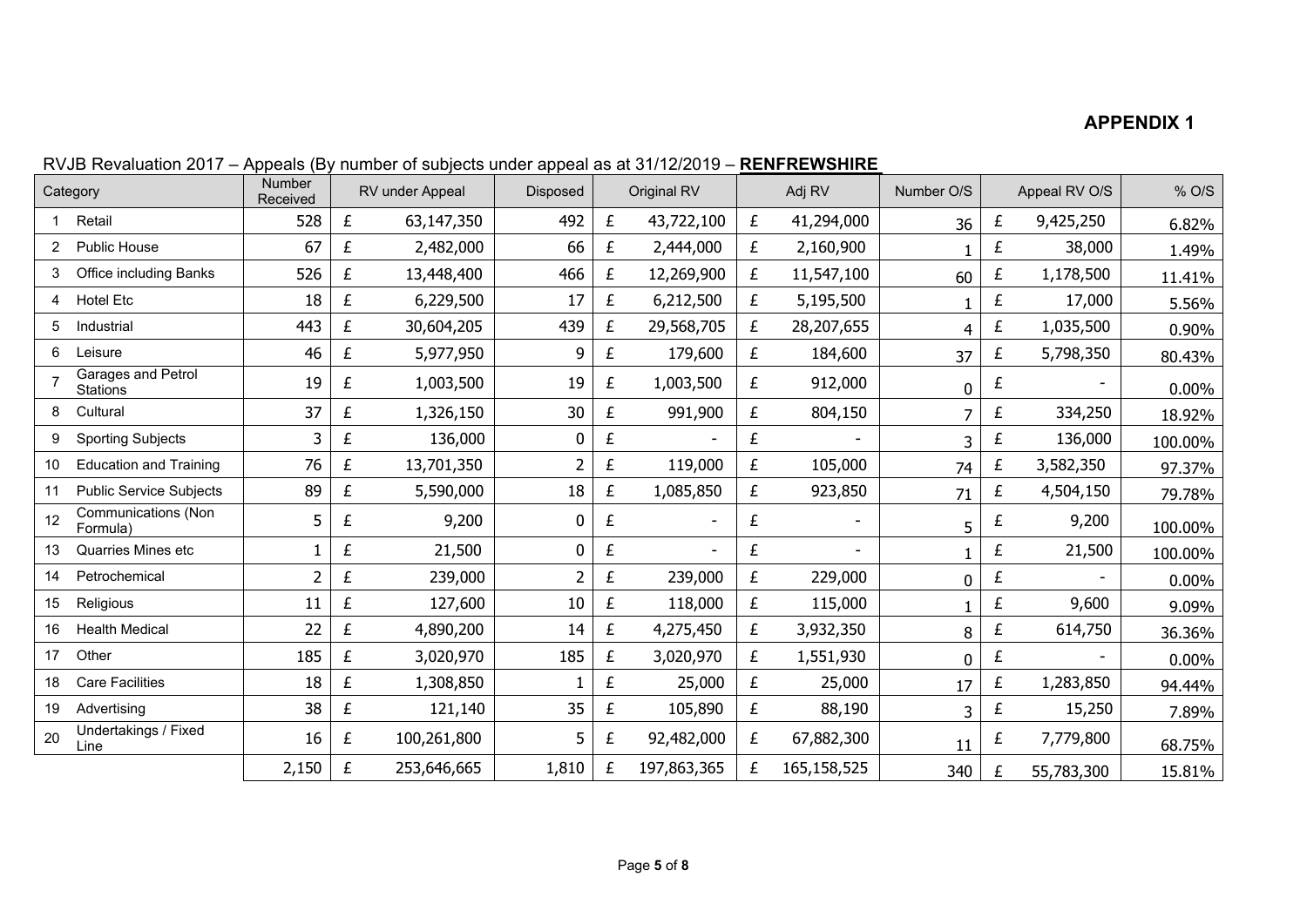| Category                                     |  | Number<br>Received |   | RV under Appeal | Disposed     |   | Original RV              |   | Adj RV<br>Number O/S |                |   | Appeal RV O/S | % O/S    |
|----------------------------------------------|--|--------------------|---|-----------------|--------------|---|--------------------------|---|----------------------|----------------|---|---------------|----------|
| Retail                                       |  | 180                | £ | 11,304,000      | 171          | £ | 5,271,000                | £ | 4,993,550            | 9              | £ | 6,033,000     | 5.00%    |
| Public House<br>$\overline{2}$               |  | 12                 | £ | 963,750         | 11           | £ | 926,750                  | £ | 807,650              |                | £ | 37,000        | 8.33%    |
| Office including Banks                       |  | 118                | £ | 2,330,950       | 89           | £ | 1,514,900                | £ | 1,314,250            | 29             | £ | 816,050       | 24.58%   |
| <b>Hotel Etc</b><br>4                        |  | 5                  | £ | 635,000         | 5            | £ | 635,000                  | £ | 554,000              | $\mathbf 0$    | £ |               | $0.00\%$ |
| 5<br>Industrial                              |  | 85                 | £ | 1,175,105       | 84           | £ | 1,139,105                | £ | 1,118,855            |                | £ | 36,000        | 1.18%    |
| Leisure<br>6                                 |  | 13                 | £ | 2,248,000       |              | £ | 56,000                   | £ | 56,000               | 12             | £ | 2,192,000     | 92.31%   |
| Garages and Petrol<br><b>Stations</b>        |  | 8                  | £ | 205,850         | 8            | £ | 205,850                  | £ | 190,400              | 0              | £ |               | 0.00%    |
| Cultural<br>8                                |  | 14                 | £ | 432,200         | 12           | £ | 417,900                  | £ | 305,750              | $\overline{2}$ | £ | 14,300        | 14.29%   |
| <b>Sporting Subjects</b><br>9                |  | 0                  | £ | $\sim$          | 0            | £ | $\blacksquare$           | £ | ۰                    | $\mathbf 0$    | £ |               | 0.00%    |
| <b>Education and Training</b><br>10          |  | 31                 | £ | 6,885,000       | 26           | £ | 6,514,000                | £ | 6,191,500            | 5              | £ | 371,000       | 16.13%   |
| <b>Public Service Subjects</b><br>11         |  | 36                 | £ | 1,319,940       | 6            | £ | 96,440                   | £ | 96,440               | 30             | £ | 1,223,500     | 83.33%   |
| <b>Communications (Non</b><br>12<br>Formula) |  |                    | £ | 100             | 0            | £ |                          | £ |                      |                | £ | 100           | 100.00%  |
| Quarries Mines etc<br>13                     |  |                    | £ | 60,000          | 1.           | £ | 60,000                   | £ | 60,000               | 0              | £ |               | 0.00%    |
| Petrochemical<br>14                          |  | 0                  | £ |                 | 0            | £ | $\overline{\phantom{a}}$ | £ |                      | 0              | £ |               | 0.00%    |
| Religious<br>15                              |  | 4                  | £ | 11,700          | 4            | £ | 11,700                   | £ | 11,700               | 0              | £ |               | $0.00\%$ |
| <b>Health Medical</b><br>16                  |  | 7                  | £ | 919,900         | 3            | £ | 50,900                   | £ | 15,000               | 4              | £ | 869,000       | 57.14%   |
| Other<br>17                                  |  | 22                 | £ | 108,950         | 21           | £ | 106,550                  | £ | 99,450               |                | £ | 2,400         | 4.55%    |
| <b>Care Facilities</b><br>18                 |  | 5                  | £ | 486,000         | $\mathbf{1}$ | £ | 15,000                   | £ | 15,000               | 4              | £ | 471,000       | 80.00%   |
| 19<br>Advertising                            |  | 13                 | £ | 55,100          | $10\,$       | £ | 23,300                   | £ | 16,550               | 3              | £ | 31,800        | 23.08%   |
| Undertakings / Fixed<br>20<br>Line           |  | 8                  | £ | 1,167,200       | 2            | £ | 300,000                  | £ | 192,100              | 6              | £ | 867,200       | 75.00%   |
|                                              |  | 563                | £ | 30,308,745      | 455          | £ | 17,344,395               | £ | 16,038,195           | 108            | £ | 2,964,350     | 19.18%   |

RVJB Revaluation 2017 – Appeals (By number of subjects under appeal as at 31/12/2019 – **EAST RENFREWSHIRE**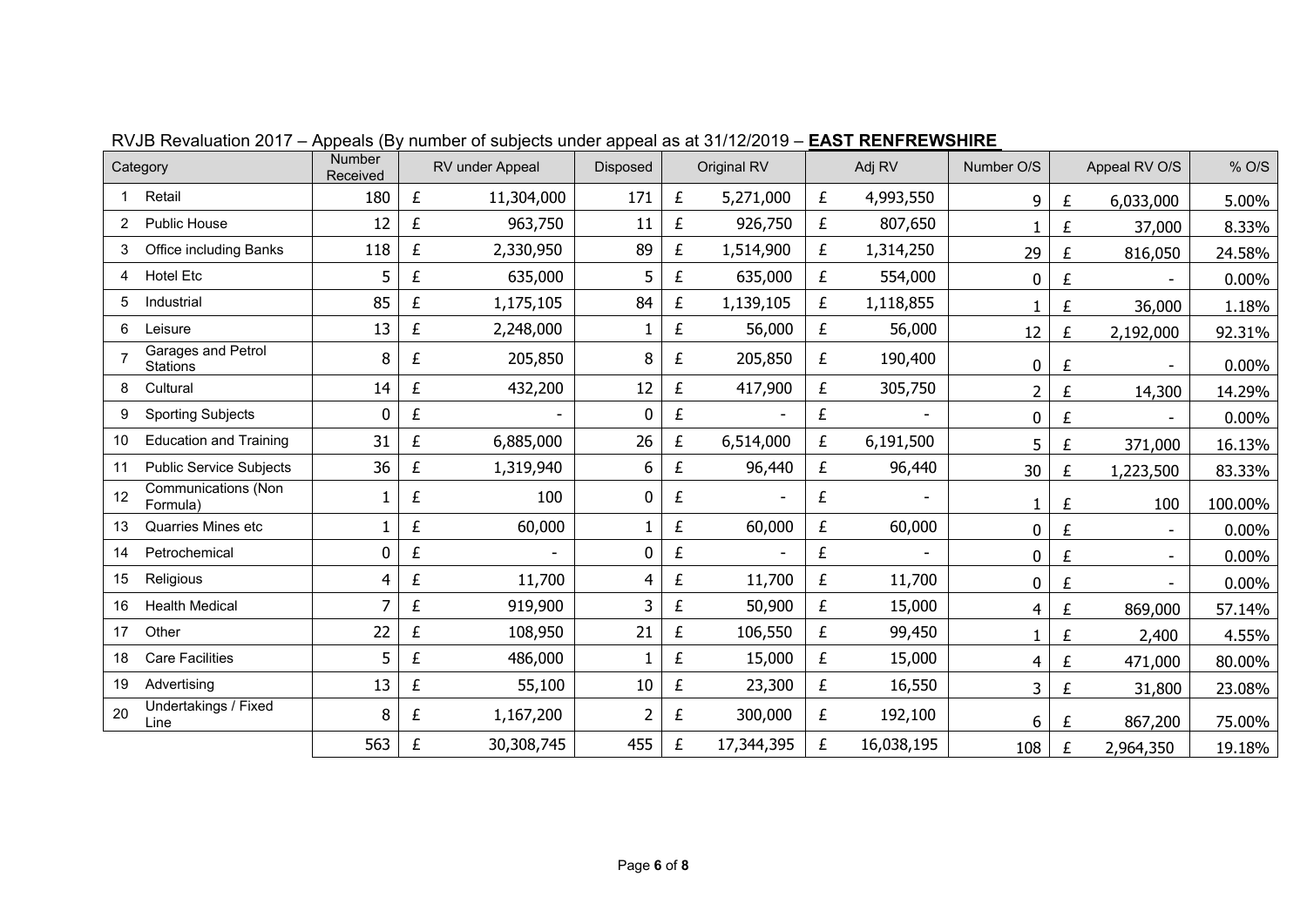| Category                                     | Number<br>Received |   | RV under Appeal          | <b>Disposed</b> |   | Original RV              | Adj RV |                          | Number O/S |   | Appeal RV O/S            | % O/S    |
|----------------------------------------------|--------------------|---|--------------------------|-----------------|---|--------------------------|--------|--------------------------|------------|---|--------------------------|----------|
| Retail                                       | 245                | £ | 12,093,100               | 237             | £ | 6,056,600                | £      | 5,464,750                | 8          | £ | 6,036,500                | 3.27%    |
| <b>Public House</b><br>2                     | 28                 | £ | 1,147,500                | 28              | £ | 1,147,500                | £      | 1,014,900                | 0          | £ |                          | 0.00%    |
| <b>Office including Banks</b><br>3           | 171                | £ | 5,767,375                | 154             | £ | 5,082,950                | £      | 4,978,750                | 17         | £ | 684,425                  | 9.94%    |
| <b>Hotel Etc</b><br>4                        | 2                  | £ | 171,500                  |                 | £ | 171,500                  | £      | 170,000                  | 0          | £ |                          | 0.00%    |
| 5<br>Industrial                              | 153                | £ | 3,917,550                | 152             | £ | 3,732,550                | £      | 3,616,150                |            | £ | 185,000                  | 0.65%    |
| 6<br>Leisure                                 | 25                 | £ | 1,812,500                | 2               | £ | 15,550                   | £      | 15,550                   | 23         | £ | 1,796,950                | 92.00%   |
| Garages and Petrol<br><b>Stations</b>        | 15                 | £ | 451,300                  | 15              | £ | 451,300                  | £      | 445,300                  | 0          | £ | $\overline{\phantom{a}}$ | 0.00%    |
| Cultural<br>8                                | 16                 | £ | 519,700                  | 13              | £ | 401,400                  | £      | 349,800                  | 3          | £ | 118,300                  | 18.75%   |
| <b>Sporting Subjects</b><br>9                | 0                  | £ |                          | 0               | £ |                          | £      | $\overline{a}$           | 0          | £ |                          | $0.00\%$ |
| <b>Education and Training</b><br>10          | 34                 | £ | 7,564,550                | 28              | £ | 6,571,300                | £      | 6,289,800                | 6          | £ | 993,250                  | 17.65%   |
| <b>Public Service Subjects</b><br>11         | 61                 | £ | 2,763,800                | 18              | £ | 560,000                  | £      | 484,400                  | 43         | £ | 2,203,800                | 70.49%   |
| <b>Communications (Non</b><br>12<br>Formula) | 0                  | £ | $\overline{\phantom{0}}$ | 0               | £ |                          | £      | $\overline{\phantom{a}}$ | 0          | £ | $\overline{\phantom{0}}$ | $0.00\%$ |
| <b>Quarries Mines etc</b><br>13              | 0                  | £ | $\blacksquare$           | 0               | £ | $\overline{\phantom{a}}$ | £      | $\blacksquare$           | 0          | £ |                          | 0.00%    |
| Petrochemical<br>14                          | 0                  | £ |                          | 0               | £ |                          | £      |                          | 0          | £ |                          | 0.00%    |
| 15<br>Religious                              | $\overline{2}$     | £ | 57,400                   | 2               | £ | 57,400                   | £      | 57,400                   | 0          | £ |                          | $0.00\%$ |
| <b>Health Medical</b><br>16                  | 11                 | £ | 2,886,550                | 6               | £ | 2,470,050                | £      | 2,410,050                | 5          | £ | 416,500                  | 45.45%   |
| Other<br>17                                  | 41                 | £ | 261,000                  | 41              | £ | 261,000                  | £      | 222,250                  | 0          | £ |                          | 0.00%    |
| <b>Care Facilities</b><br>18                 | 9                  | £ | 264,600                  | $\mathbf 0$     | £ |                          | £      |                          | 9          | £ | 264,600                  | 100.00%  |
| Advertising<br>19                            | 7                  | £ | 23,750                   | 7               | £ | 23,750                   | £      | 17,950                   | 0          | £ |                          | 0.00%    |
| Undertakings / Fixed<br>20<br>Line           | 9                  | £ | 637,200                  | 2               | £ | 226,000                  | £      | 166,100                  | 7          | £ | 411,200                  | 77.78%   |
|                                              | 829                | £ | 40,339,375               | 707             | £ | 27,228,850               | £      | 25,703,150               | 122        | £ | 3,110,525                | 14.72%   |

RVJB Revaluation 2017 – Appeals (By number of subjects under appeal as at 31/12/2019 – **INVERCLYDE**